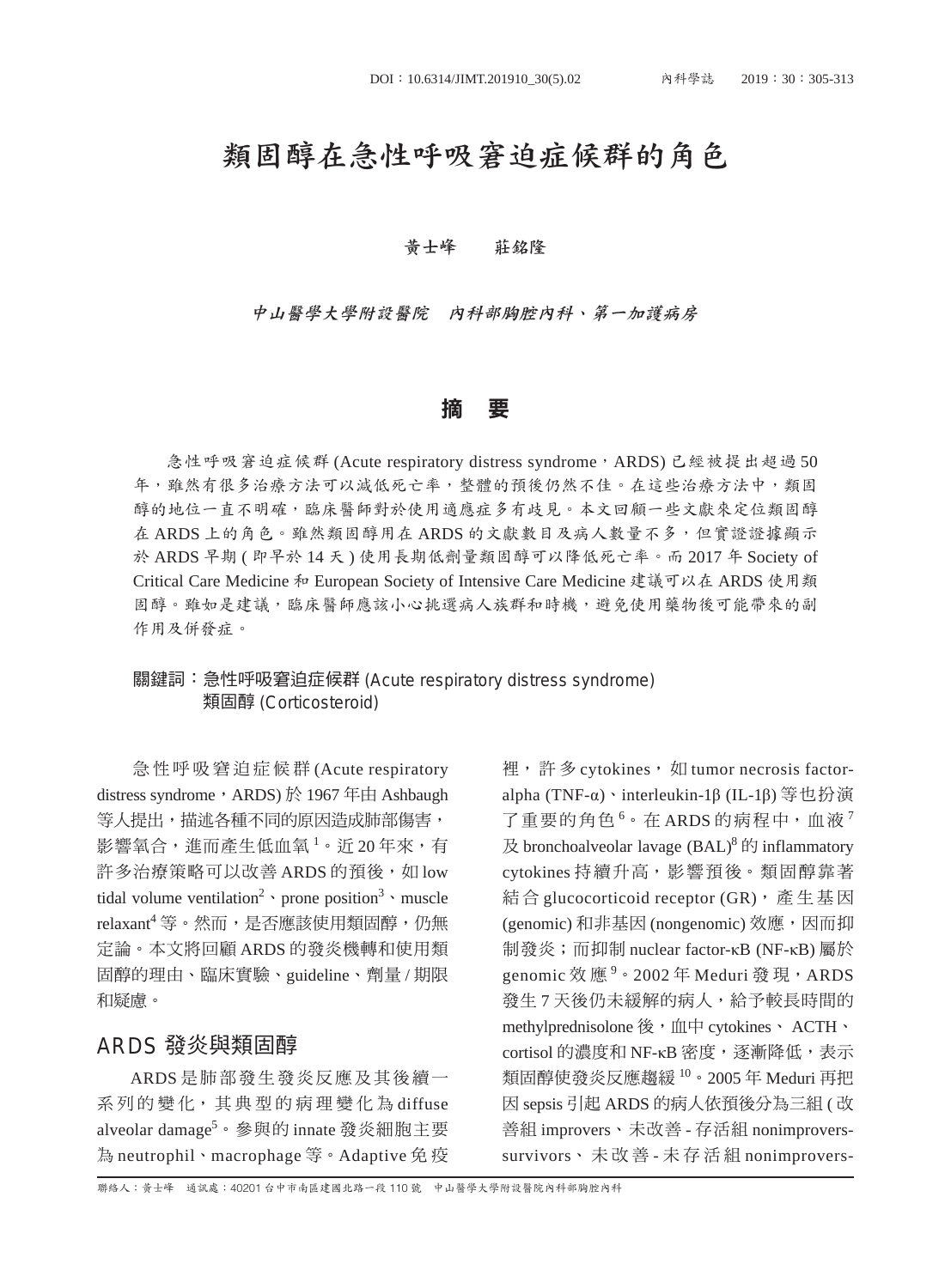nonsurvivors), 其中改善組的 GRα 活性較高, 可 抑制 NF-κB 和因之而來的發炎,血中 cytokines 濃度下降11。相對地,未改善-未存活組的 NF-κB 過度活化,使器官對於 cortisol 失去敏感 性或是產生抗性,即便血中 Adrenocorticotropic hormone (ATCH) 及 cortisol 的濃度因壓力 (stress) 而升高,發炎反應仍然無法得到控制。

## 類固醇治療 ARDS 的研究

從 1980 年 代 起 即 有 將 類 固 醇 使 用 在 ARDS。近幾年有增加一些 meta-analysis<sup>12-17</sup>。 然而對於類固醇是否可以降低 ARDS 的死亡 率,不同的 meta-analysis 得到的不同的結論。

早年的研究使用大劑量短期 methylprednisolone 在初期 ARDS 或是有 ARDS 風險的病 人, 期望可以降低或預防 ARDS 的死亡率 18-19 或發生率 20-21( 表一 )。皆無明顯的效果。之後 的研究,使用了完全相反的給藥策略(即低劑 量長時間類固醇 ) 在不同的族群身上 (ARDS 發 病 7 天後 )<sup>22-23</sup>。其中 Steinberg 等人的研究兩 組之間的死亡率差別不大23,但次分析發現, 在 ARDS14 天後才使用 methylprednisolone 不 論是60天死亡率(類固醇組35%,對照組 8%,P 值 0.02) 或 是 180 天 死 亡 率 ( 類 固 醇 組

|  |  | 表一:使用 methylprednisolone 的隨機對照試驗 (randomized controlled trial) |  |  |  |
|--|--|----------------------------------------------------------------|--|--|--|
|--|--|----------------------------------------------------------------|--|--|--|

| 年份   | 族群                                                                                                                                                                                                                                                                                                                                                                              | 用法                                                                                                                                                                                                                                        | 人數     | 死亡人數<br>(介入;控制)(介入;控制)           | 參考<br>資料 |
|------|---------------------------------------------------------------------------------------------------------------------------------------------------------------------------------------------------------------------------------------------------------------------------------------------------------------------------------------------------------------------------------|-------------------------------------------------------------------------------------------------------------------------------------------------------------------------------------------------------------------------------------------|--------|----------------------------------|----------|
| 1987 | <b>ARDS</b>                                                                                                                                                                                                                                                                                                                                                                     | Methylprednisolone 30 mg/kg Q6H for 24 hours.                                                                                                                                                                                             | 50;49  | 30/50: 31/49*                    | 18       |
| 1987 | Sepsis+ARDS                                                                                                                                                                                                                                                                                                                                                                     | Methylprednisolone 30 mg/kg Q6H for 24 hours.                                                                                                                                                                                             | 50; 38 | 26/50; 8/38*1                    | 19       |
| 1985 | High risk for<br><b>ARDS</b>                                                                                                                                                                                                                                                                                                                                                    | Methylprednisolone 30 mg/kg Q6H for 48 hours.                                                                                                                                                                                             | 39; 42 | $11/25$ ; $6/14*2$               | 20       |
| 1988 | Septic shock<br>& ARDS                                                                                                                                                                                                                                                                                                                                                          | Methylprednisolone 30 mg/kg Q6H for 24 hours.                                                                                                                                                                                             | 13:14  | $9/13$ ; $12/14*3$               | 21       |
| 1998 | ARDS 七天<br>lung injury<br>score 未改善                                                                                                                                                                                                                                                                                                                                             | Methylprednisolone $\cdot$ 2mg/kg loading $\cdot$ day1~14 2 mg/kg/<br>day · day15~21 1 mg/kg/day · day22~28 0.5 mg/kg/day ·<br>day29~30 0.25 mg/kg/day, day31~32 0.125 mg/kg/day。<br>每6小時給藥。若可以口服,則給予一天一次口服劑<br>量。若療程前 14 天已拔管,則跳至第 15 天。 | 16; 8  | $2/16$ ; $5/8*3$                 | 22       |
| 2006 | ARDS 7~28 天                                                                                                                                                                                                                                                                                                                                                                     | Methylprednisolone, 2mg/kg loading, day1~14 2 mg/kg/<br>day,每6小時給藥,day15~21 1 mg/kg/day每12小時<br>給藥。如果療程達 21天,且無法自主呼吸 48小時,<br>則用4天 量並停用類固醇。當發生黴菌感染、septic<br>shock 或是可以自主呼吸 48 小時, 則用 2 天 量並停用<br>類固醇。                                    | 89:91  | 26/89; 26/91*4<br>28/89; 29/91*5 | 23       |
| 2007 | ARDS 小於 72<br>小時,66%合<br>併 sepsis                                                                                                                                                                                                                                                                                                                                               | Methylprednisolone, 1mg/kg loading, day1~14 1 mg/kg/<br>day ' day15~21 0.25 mg/kg/day ' day22~28 0.125 mg/kg/<br>day。持續滴注給藥。若可以口服,則給予一天一次口<br>服劑量。若療程前 14 天已拔管,則跳至第 15 天。                                                                 | 63:28  | 15/63; 12/28*3                   | 24       |
| 2013 | ARDS 小於 48<br>小時                                                                                                                                                                                                                                                                                                                                                                | Methylprednisolone, 1mg/kg loading, day1~14 1 mg/kg/<br>day · day15~21 0.25 mg/kg/day · day22~28 0.125 mg/kg/<br>day。持續滴注給藥。若可以口服,則給予一天一次口<br>服劑量。若療程前 14 天已拔管,則跳至第 15 天。                                                                 | 18; 9  | $0/18$ ; $3/9*1$                 | 25       |
|      | $\cdot$ $\overline{1}$ $\overline{1}$ $\overline{1}$ $\overline{1}$ $\overline{1}$ $\overline{1}$ $\overline{1}$ $\overline{1}$ $\overline{1}$ $\overline{1}$ $\overline{1}$ $\overline{1}$ $\overline{1}$ $\overline{1}$ $\overline{1}$ $\overline{1}$ $\overline{1}$ $\overline{1}$ $\overline{1}$ $\overline{1}$ $\overline{1}$ $\overline{1}$ $\overline{1}$ $\overline{1}$ |                                                                                                                                                                                                                                           |        |                                  |          |

\*:45 天死亡率。

\*1:14 天死亡率。

\*2:未明示死亡率定義。

\*3:住院死亡率。

\*4:60 天死亡率。

\*5:180 天死亡率。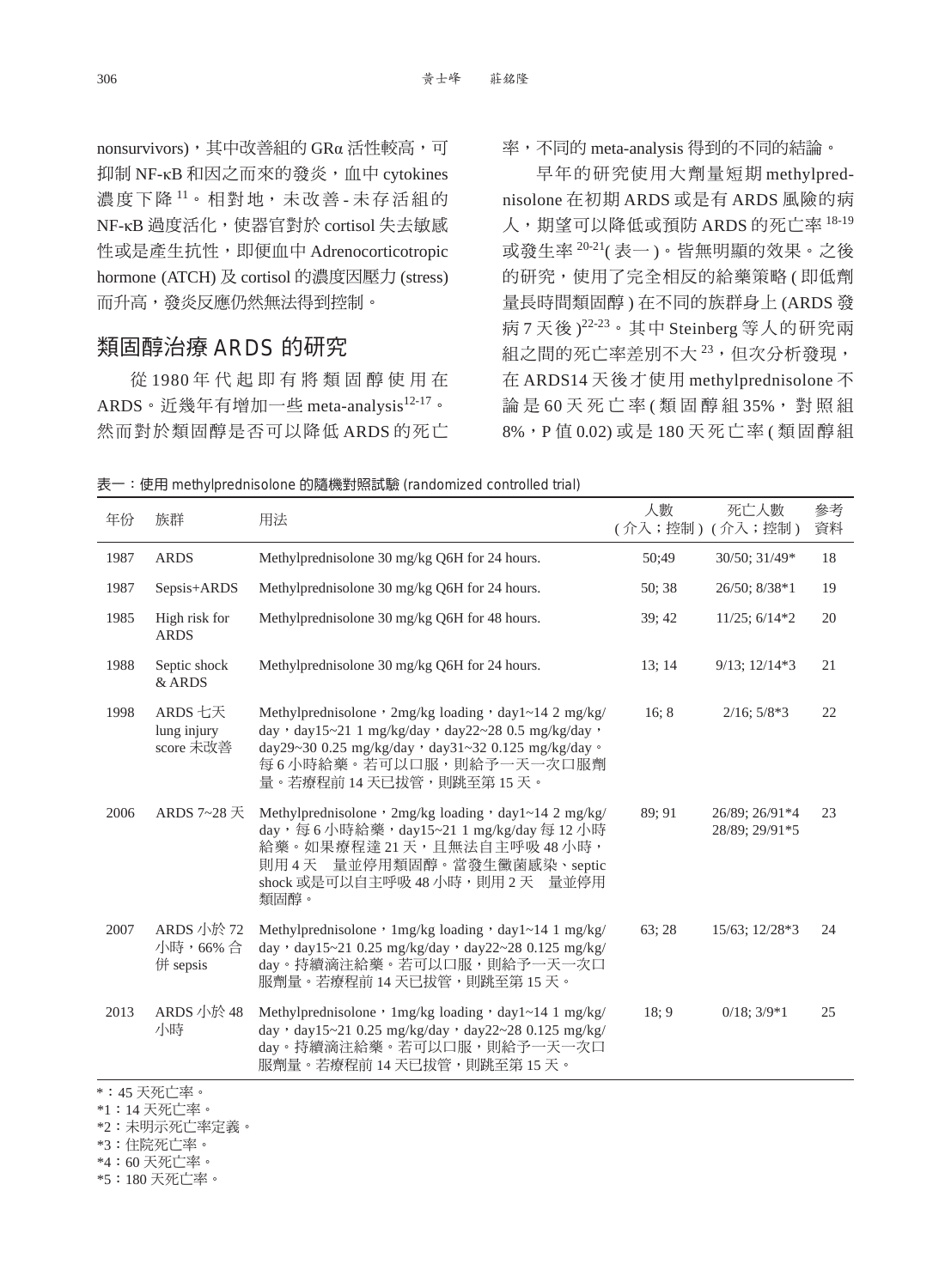44%,對照組 12%,P 值 0.01) 遠遠高出未使用 的。相對的,若是在 ARDS7 到 13 天之間使用 methylprednisolone 其 60 天死亡率 ( 類固醇組 27%,對照組 36%,P 值 0.26) 或是 180 天死亡 率 (類固醇組 27%,對照組 39%,P 值 0.14) 均 較未使用的低。之後則有兩篇研究將低劑量長 時間 methylprednisolone 用在 ARDS 早期,發現 可以降低死亡率 24-25。

亦 有 研 究 使 用 hydrocortisone ( 表 二 )。 和 methylprednisolone 的研究相較,給藥的天 數較短、劑量較低,同時病人合併敗血性休 克 26-27、嚴重敗血症 <sup>27</sup> 或是社區型肺炎 29-30。 ARDS 的 發 病 時 間 並 不 是 每 篇 研 究 都 有 提 及。在 Annane 的研究,次分析發現,若對於 corticotropin test 沒有反應 (nonresponders) 使用 hydrocortisone 可以降低死亡率。

Cohort study 中,類固醇的用法、時機、引 起 ARDS 的原因,不同的研究彼此之間的差異 多有出入 ( 表三 )。同一個研究類固醇的用法沒 有統一 33, 38-40。有時類固醇的用法並沒有清楚 描述 31, 35, 37, 41。在 H1N1 合併 ARDS 時使用類 固醇將顯著增加病人的死亡風險 38-40。

單一研究中,某些研究發現類固醇可以

降低死亡率<sup>22, 24-25, 28-29, 36</sup>。在 meta-analysis, Peter 等人表示類固醇"可能"降低死亡率 12, 有 三 篇 則 明 確 表 示 類 固 醇 降 低 ARDS 死 亡 率 13-14, 17。Horita 等人無法做出是否可降低死 亡率的結論,並有 publication bias 的疑慮 <sup>15</sup>。 Ruan 等人認為類固醇不應該常規用在 ARDS, 甚至對於某些族群有害 <sup>16</sup>。有些 meta-analysis 將不同給藥策略 (大劑量短期 / 低劑量長時間) 視為同一種介入措施 12, 15-16,但這三篇針對類 固醇是否降低 ARDS 死亡率的結論卻不相同。 Peter<sup>12</sup> 跟 Horita<sup>15</sup> 都只有將 Bernard 的研究視為 用類固醇治療 ARDS $^{18}$ , Ruan $^{16}$ 則是將四篇大 劑量短期類固醇的研究都納入死亡率的統計。 Horita15 並未將 randomized control trial (RCT) 跟 cohort study 分開計算死亡率。Ruan<sup>16</sup> 的 cohort study 死亡率統計相較於早年的 meta-analysis, 納入了較多篇的研究,其中包括因 H1N1 造成 ARDS 使用類固醇的三篇研究 38-40。

除了死亡率,其他的好處在 meta-analysis 中著墨不多,類固醇使用可以降低呼吸器使 用天數 12-13,17、降低 Multiple organ dysfunction score (MODS)  $Score^{13} \cdot$ 較佳的 PaO<sub>2</sub>/FiO<sub>2</sub> ratio  $(PF \ ratio)^{13}$ 、減少加護病房天數 $17 \circ \pi$ 個別的

表二:使用 Hydrocortisone 的隨機對照試驗 (randomized controlled trial)

| 年份        | 族群                                                         | 用法                                                                      | 人數<br>(介入;控制) | 死亡人數<br>(介入;控制)                                             | 參考<br>資料 |  |
|-----------|------------------------------------------------------------|-------------------------------------------------------------------------|---------------|-------------------------------------------------------------|----------|--|
| 2006      | Septic shock +ARDS                                         | Hydrocortisone 50 mg Q6H $+9-\alpha$ -fludrocortisone<br>50 μg QD, 7 天。 | 85:92         | 49/85; 62/92*<br>53/85; 67/92*1<br>54/85; 67/92*2           | 26       |  |
| 2016      | Severe sepsisor septic<br>shock +ARDS, $12/\sqrt{2}$<br>時內 | Hydrocortisone 50 mg O6H 7 $\overline{\mathcal{F}}$ .                   | 98:99         | 22/98; 27/99*                                               | 27       |  |
| 2012      | early ARDS                                                 | Hydrocortisone 100 mg Q8H 7 $\overline{\mathcal{F}}$ $\cdot$            | 12:14         | $2/12$ ; $7/14*$                                            | 28       |  |
| 2005      | 嚴重社區型肺炎                                                    | Hydrocortisone 200 mg bolus 之後每天給予<br>240mg 連續性滴注 7天 (每小時 10mg)。        | 23:23         | $0/23$ ; $7/23*2$<br>$0/23$ ; $7/23*1$<br>$0/23$ ; $8/23*3$ | 29       |  |
| 2011      | 社區型肺炎                                                      | Hydrocortisone 200 mg bolus 之後每天給予<br>300mg 連續性滴注 7 天 (每小時 12.5mg)。     | 40:40         | $2/26$ ; $6/34*4$                                           | 30       |  |
| *:28天死亡率。 |                                                            |                                                                         |               |                                                             |          |  |

\*1:加護病房死亡率。

\*2:住院死亡率。

\*3:60 天死亡率。

\*4:未明示死亡率定義。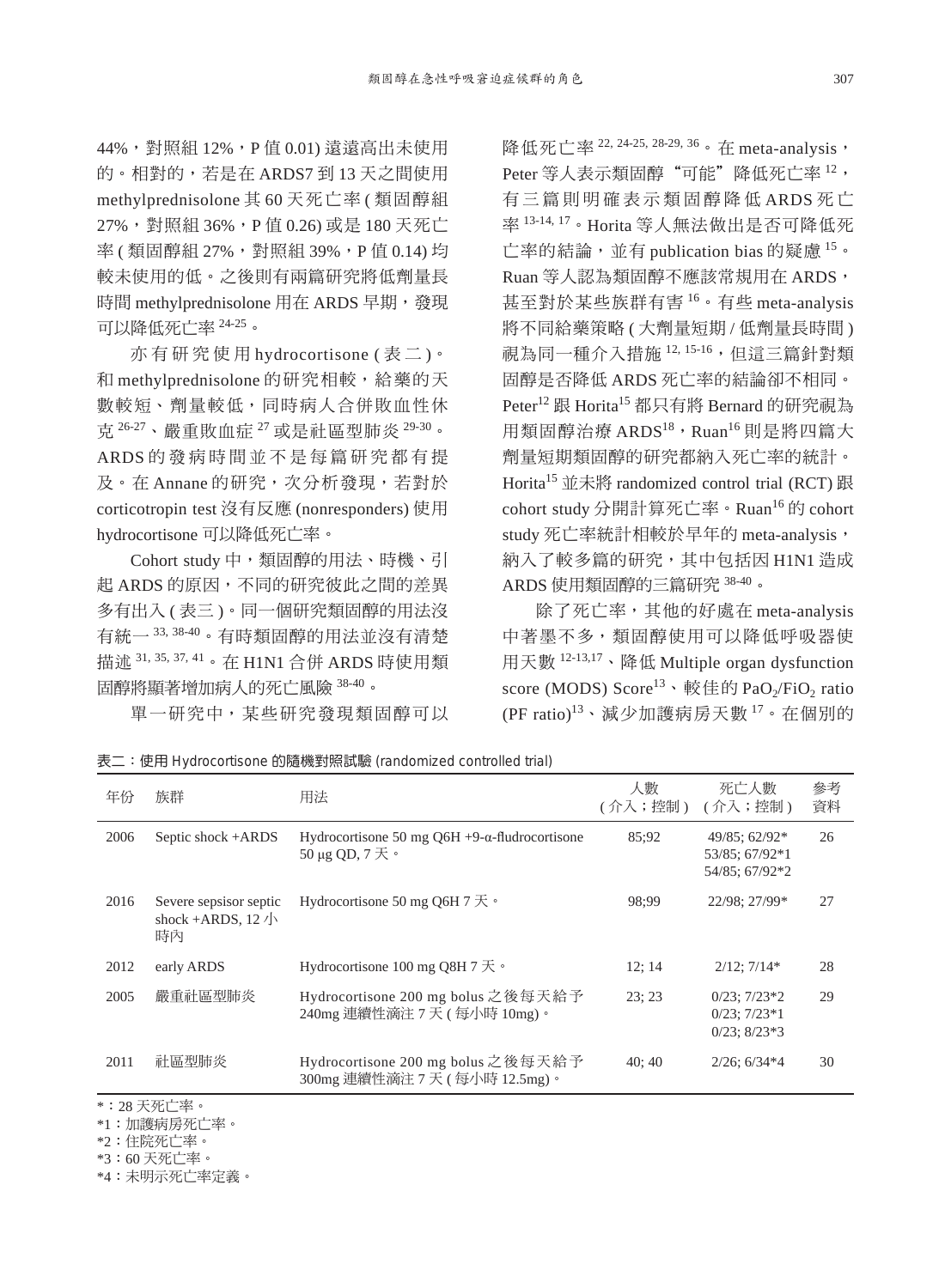| . . | . .<br>- - - | I |
|-----|--------------|---|

#### 表三:使用類固醇的世代研究 (cohort study)

| 年份   | 族群                                                 | 用法                                                                                                                                                         | 人數      | 死亡人數<br>(介入;控制)(介入;控制) | 參考<br>資料 |
|------|----------------------------------------------------|------------------------------------------------------------------------------------------------------------------------------------------------------------|---------|------------------------|----------|
| 1985 | <b>ARDS</b>                                        | 未明示。                                                                                                                                                       | 53; 34  | 39/53; 18/34*          | 31       |
| 1997 | <b>ARDS</b>                                        | Methylprednisolone 200mg bolus, 2~3 mg/kg/day (Q6H 給<br>予)直至拔管,之後用口服藥物,共6周療程。                                                                              | 9;34    | $4/9$ ; $17/34*1$      | 32       |
| 1998 | 非外傷引起<br>的 ARDS                                    | 平均在使用呼吸器 15 天後給予類固醇平均 8 天, 起始劑<br>量相當於 100~250 mg methylprednisolone, 為期 1~3 天,<br>之後劑量為 80~180 mg,然後逐漸減量。                                                 | 13;18   | $5/13$ ; $12/18*2$     | 33       |
| 2000 | Primary acute<br>lung injury $H$<br>使用呼吸器<br>超過10天 | 平均在使用呼吸器 9.7 天後給予 methylprednisolone, 早<br>上給予 80mg, 晚上給予 40mg, 之後逐漸減量。文章未<br>提及使用天數。                                                                      | 16; 15  | $3/16$ ; $3/15*3$      | 34       |
| 2003 | 內科加護病<br>房的 ARDS                                   | 未明示。                                                                                                                                                       | 60; 17  | $43/60$ ; $9/17*$      | 35       |
| 2005 | 手術後 ARDS                                           | 診斷 ARDS 立刻給予 Methylprednisolone 2mg/kg<br>loading, 之後 2mg/kg/day, 每六小時給藥。直到 dyspnea<br>及肺部影像改善開始減量。平均要4.5天開始減量。平<br>均 9.5 天改成口服或是停掉 IV methylprednisolone。 | 12; 8   | $1/12$ ; $7/8*2$       | 36       |
| 2009 | <b>ARDS</b>                                        | 未明示。                                                                                                                                                       | 30; 147 | 16/30; 54/147*2        | 37       |
| 2011 | H1N1 合併<br><b>ARDS</b>                             | 48 人使用 hydrocortisone, 31 人使用 methylpredniso-<br>lone, 4 人使用 Prednisolone。於機械通氣後 3.2±3.8 天<br>使用,起始劑量 (等同於 hydrocortisone)328±160 mg,<br>使用天數 15.7±17天。    | 83; 125 | 28/83; 21/125*2        | 38       |
| 2011 | H1N1 合併<br><b>ARDS</b>                             | 100 or 200mg hydrocortisone bolus, 之後每天200mg<br>hydrocortisone 連續性滴注 (有1個病人例外), ARDS<br>0~6天開始使用,未明示平均使用天數。                                                | 14; 3   | $6/14$ ; $1/3*1$       | 39       |
| 2011 | H1N1 合併<br><b>ARDS</b>                             | 僅描述 H1N1 病人使用類固醇的種類跟劑量, 未對<br>ARDS 次族群特別描述。                                                                                                                | 46:12   | $7/46$ ; $0/12*2$      | 40       |
| 2002 | ARDS 使用呼<br>吸器超過8天                                 | Methylprednisolone。未明示劑量及使用天數。                                                                                                                             | 14:34   | $6/14$ ; $25/34*2$     | 41       |

\*:未明示死亡率定義。

\*1:加護病房死亡率。

\*2:住院死亡率。

\*3:30 天死亡率。

研究中,類固醇可以帶來較低的 lung injury score<sup>22,24,27</sup>、較低 MODS score<sup>22,29</sup>、早期拔管 22,25、降低呼吸器使用天數 22-24,29、減少加護病 房天數 23-24、較佳的 PF ratio24,27,29-30,34、實驗室 數據改善 ( 尤其是 C-reaction protein)<sup>25,29-30,34</sup>、 肺部 X 光改善 25,29-30、某些生命徵象改善 <sup>25</sup>、 某些呼吸器參數改善 <sup>25</sup>、休克改善 28-30、較低 使用呼吸器的比例 $29-30$ 、較低新發生 ARDS $29$ 、 較低 Sequential Organ Failure Assessment (SOFA) score $^{30}$ 、較少的 multiple organ dysfunction syndrome 的病人 <sup>30</sup>。

全 身 性 的 類 固 醇 使 用 會 有 副 作 用 的 疑 慮 <sup>42</sup>。Meta-analysis 中有三篇針對副作用加以 分析<sup>13-14,16</sup>。Peter<sup>13</sup>跟Tang<sup>14</sup>認為類固醇並 不會增加感染、neuromyopathy、major adverse events。Raun 的分析,五篇的 RCT 統計類固醇 沒有增加感染的風險,但兩篇 cohort study 發 現類固醇顯著增加感染的機率。在個別的研究 中,僅有部分文章提及使用類固醇後產生副作 用的比例。有些顯示使用類固醇未明顯增加併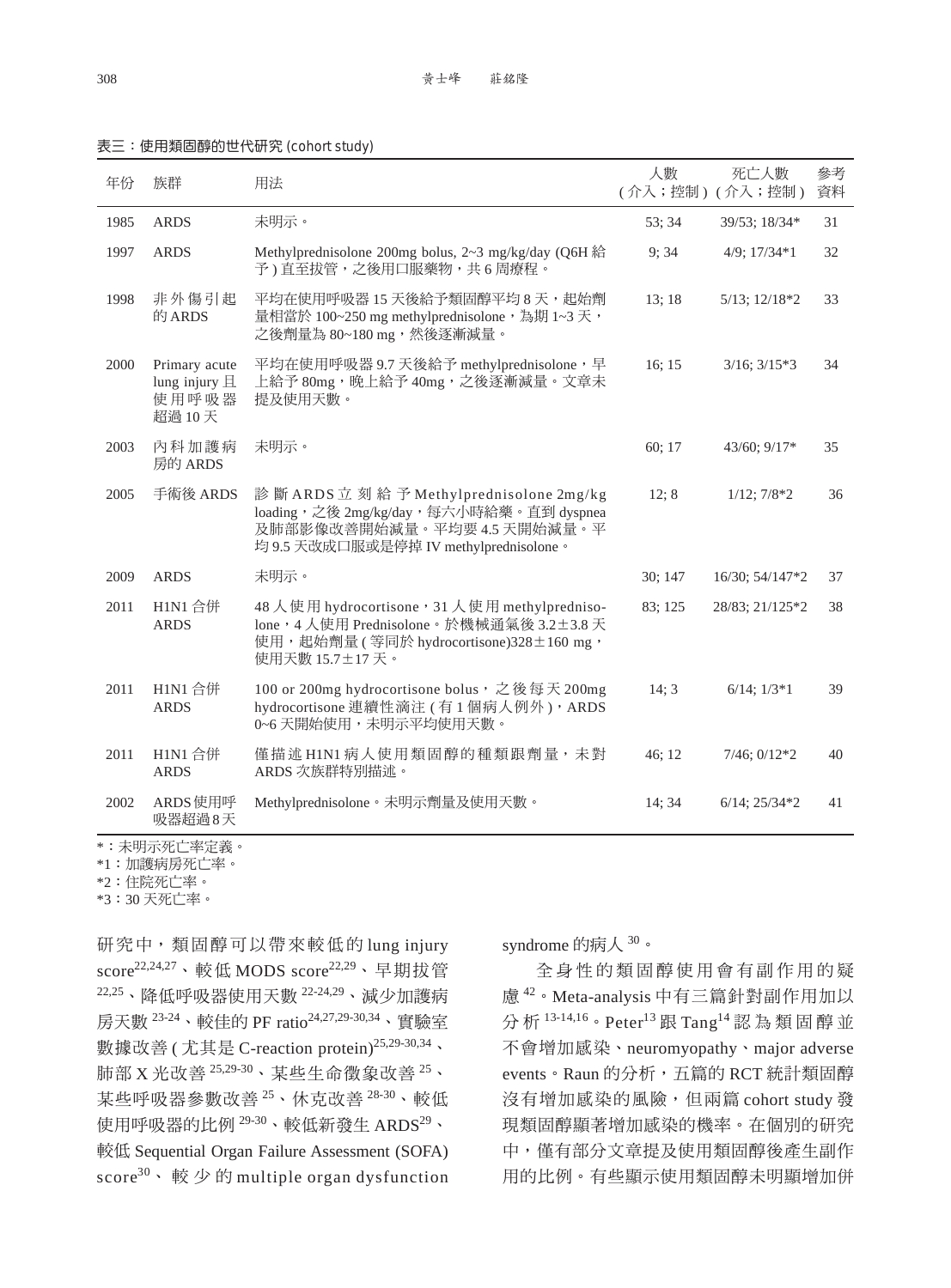發症 18,21,26,34。有些則發現增加感染的風險,如 呼吸器相關肺炎 <sup>22</sup> 或 intensive care unit acquired infection/pneumonia<sup>38</sup>, myopathy<sup>23</sup>, neuropathy23、amylase 升高 <sup>23</sup>、較多高血糖 <sup>27</sup>⋯等。但 有些研究,類固醇的組別某些併發症反而較少 23-25,29-30。但這些研究的排除條件包括:活動性 的黴菌或分枝桿菌感染 18-19,23-24、herpes zoster 感染 <sup>18</sup>、敗血性休克 <sup>23</sup>、同時發生的感染 <sup>30</sup>。 許多使用類固醇可能發生併發症的族群,如感 染中的病人 18-19,23-24,30、燒傷 18-19,22-24,29-30、三 到六個月內有腸胃道出血 19,22,24,29-30、慢性肝 病 23-24,30、免疫缺陷 <sup>21</sup>、後天免疫缺乏症候群 <sup>23,24</sup> /human immunodeficiency virus  $(HIV)^{24}$ immunosuppressive therapy<sup>27,30</sup> severe immunosuppression<sup>29、</sup>移植患者<sup>23-24</sup>、無法控制的糖尿 病 <sup>19</sup>⋯等當初收案時已被排除在外。

這些研究得到不同的結果,除了使用的類 固醇種類、劑量、時間不同、病人族群不同 外,也許並非所有 ARDS 的發炎對類固醇的治 療有反應<sup>43</sup>。因為降低死亡率的效果不顯著, American College of Critical Care Medicine 於 2008 年建議在早期嚴重的 ARDS (PF ratio 小 於 200) 及在 14 天前還沒緩解的 ARDS 可"考 慮使用"中等劑量的類固醇,建議強度 weak recommendation, moderate quality evidence<sup>44</sup> ° 2017 年 日 本 guideline 建 議 ARDS 使 用 類 固 醇,建議強度 weak recommendation, moderate quality evidence<sup>45</sup>  $\cdot$  2017  $\#$  Society of Critical Care Medicine (SCCM) 和 European Society of Intensive Care Medicine (ESICM) 建議針對早期 (14 天內 ) 的中重度 ARDS (PF ratio 小於 200) 使 用類固醇 (表四), 建議強度 conditional recommendation, moderate quality evidence  $46 \cdot \overline{\mathbf{g}}$ 證 的證據不強加上 guideline 定位不明確,醫師對 於 ARDS 使用類固醇多有歧見。2016 年全球統 計,醫師使用大於等於 1mg/kgmethylprednisone 在 ARDS, 比 例 17.9%, 即 使 在 severe ARDS (PF ratio 小於 100) 比例 23.3%<sup>47</sup>。日本在 2017 年的調查,89% 醫師在 ARDS 時使用類固醇, 但有 31% 只用在因 sepsis 引起的 ARDS,另外 38% 使用方式為 pulse therapy<sup>48</sup>。2017 年的兩篇 guideline45-46 是否會改變醫師對於 ARDS 使用類 固醇的想法,還需要更多的研究來探討。

目前中重度 ARDS 的非藥物治療選項所需 要人員訓練及人力需求 (prone position、extracorporeal membrane oxygenation,  $ECMO$ ),  $\triangleq$ 錢成本 (ECMO)、臨床使用經驗 (high-frequency oscillatory ventilation、recruitment maneuvers) 都 是在使用上的一大阻礙,而且這些治療選項可 能帶來的副作用也無法忽視<sup>49</sup>。藥物方面,除 了肌肉鬆弛劑可以在嚴重的 ARDS 帶來好處 外 <sup>4</sup> ,其他的治療選項 (aspirin、全身性 salbutamol · recombinant human keratinocyte growth factor、Rosuvastatin、Simvastatin) 都沒有得到 令人滿意的成果 <sup>49</sup>。在 ARDS 使用類固醇除了 可以帶來生理或是實驗室數據的改善、提早拔 管、提早轉出加護病房外 12-13, 17, 22-25, 27-30,34, 也 可能可以減少死亡率。在 ARDS 使用類固醇不 見得會增加併發症 13-14, 18, 21, 23-26, 29-30, 34。因此

表四:Methylprednisolone 用於早期嚴重 ARDS 或未緩 解 ARDS<sup>46</sup>

| 早期嚴重 ARDS              |         |                          |  |  |  |
|------------------------|---------|--------------------------|--|--|--|
| 時間點                    | 給藥方式 *  | 劑量 $*^2$                 |  |  |  |
| Loading dose 負荷劑量      | 30 分鐘給藥 | $1 \text{ mg/kg}$        |  |  |  |
| 第 1~14 天 $*^3$         | 持續性給藥   | $1 \text{ mg/kg/day}$    |  |  |  |
| 第15~21 天               | 持續性給藥   | $0.5 \text{ mg/kg/day}$  |  |  |  |
| 第 22~25 天              | 持續性給藥   | $0.25 \text{ mg/kg/day}$ |  |  |  |
| 第 26~28 天              | 持續性給藥   | $0.125$ mg/kg/day        |  |  |  |
| 未緩解 ARDS* <sup>4</sup> |         |                          |  |  |  |
| 時間點                    | 給藥方式 *  | 劑量 $*^2$                 |  |  |  |
| Loading dose 負荷劑量      | 30 分鐘給藥 | $2 \text{ mg/kg}$        |  |  |  |
| 第 1~14 天 $*^3$         | 持續性給藥   | $2 \text{ mg/kg/day}$    |  |  |  |
| 第 15~21 天              | 持續性給藥   | $1 \text{ mg/kg/day}$    |  |  |  |
| 第 22~25 天              | 持續性給藥   | $0.5 \text{ mg/kg/day}$  |  |  |  |
| 第 26~28 天              | 持續性給藥   | $0.25 \text{ mg/kg/day}$ |  |  |  |

\*:若可以消化口服藥,五天後可改為口服 Prednisolone。

\*2:理想體重 ideal body weight。

\*3: 若於第 1~14 天內拔管,拔管後跳到第 15 天。

\*4: 若(1) 早期 ARDS 未使用 methylprednisolone, 七天 後或 (2) 早期 ARDS 使用上述 methylprednisolone, 五到七天後,(a)lung injury score 分數減少小於一分 或 (b)PF ratio 改善小於 100。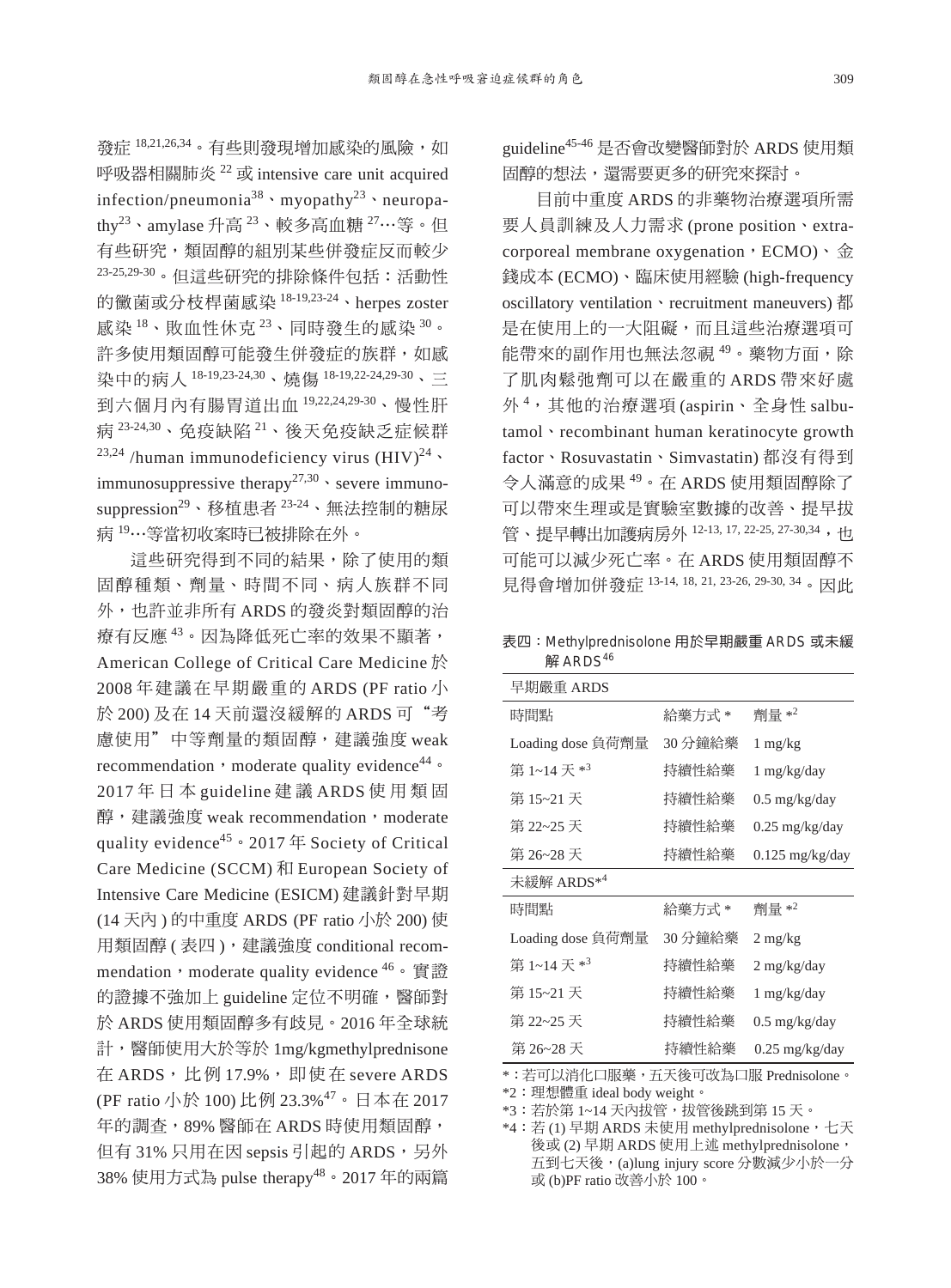類固醇是醫師在治療 ARDS 應該考慮的一個選 項。

2017 年的兩篇 guideline 建議 methylprednisolone  $1-2mg/kg/day^{45}$ , methylprednisolone 1 (early ARDS) 或 2 (late persistent ARDS) mg/kg/ day ( 表四 ) <sup>46</sup>。使用天數日本的 guideline 並未明 確定義,但 SCCM/ESICM 建議使用 2-4 週,並 緩慢減量避免驟然停藥 <sup>46</sup>。這產生幾個問題:

一、類固醇的選擇:methylprednisolone 比 hydrocortisone potency 強、對 cytosolic ( 細胞溶 質的、細胞質液的) GR affinity 好<sup>50</sup>;比 prednisolone,在肺部的濃度較高、在血中殘留時間 久<sup>51</sup>。在研究設計上,使用 methylprednisolone (28 天 ) 跟 hydrocortisone (7 天 ) 的天數也不一 樣。目前並沒有研究比較兩者對 ARDS 的效果 是否有差異。

二、劑量:前述的 GR 跟 NF-κB 之間的作 用,屬於類固醇的 genomic effect。而 genomic effect 受到 cytosolic receptor saturation 的影響。 cytosolic receptor saturation 在 prednisolone 每天 30 到 100mg 時接近 100%, 達最佳的 genomic effect $52$ 。

三、期限: ARDS 的發病相當快速, 但其 造成的發炎卻會持續數週58,這是使用低劑量 長時間類固醇的理由。Methylprednisolone 的 RCT 都使用 2-4 週的療程, 目前並沒有研究探 討更短 methylprednisolone 的療程是否可行。另 一方面,如果快速減低 methylpredisolone 的劑 量有可能造成發炎反應的復發 43, 53。

四、 適 用 病 人:guideline 沒 有 提 及 哪 些 ARDS 族群不應使用類固醇。但如前面所述, 這些研究收案時已排除使用類固醇極可能發生 併發症的族群,在臨床實務上,這些病人是否 適合使用類固醇,可能需視個別病人狀況做判 斷。若根據 SCCM 及 ESICM 的建議,應考慮 使用類固醇的病人族群包括:(1) 早期 (14 天 內)的中重度 ARDS(PF ratio 小於 200), (2) 已 給予目前標準的治療,如:low tidal volume ventilation<sup>2</sup> · prone position<sup>3</sup> · muscle relaxant<sup>4</sup>  $\boxplus$ 臨床仍未見改善。

## 結論

從實証醫學的角度來看,ARDS 使用類固 醇的證據強度不強,但仍應該將它放在可能 的治療選項。雖然 RCT 大多發現使用類固醇 並不會增加副作用,但臨床試驗和真實世界不 同,對於有疑慮的族群,如無法控制的感染、 燒傷、出血風險、慢性肝臟疾病、免疫低下、 血糖控制不良⋯等,給予類固醇可能未蒙其利 先受其害。造成 ARDS 原因很多,並非所有的 早期的中重度 ARDS 對類固醇治療有反應。因 H1N1 引起的 ARDS 使用類固醇會大幅增加死亡 率。醫師應謹慎評估,衡量當中的利弊。希望 有更多的臨床試驗可以釐清這一連串的問題。

## 參考文獻

- 1. Ashbaugh DG, Bigelow DB, Petty TL, Levine BE. Acute respiratory distress in adults. Lancet 1967; 2(7511): 319-23.
- 2. Acute Respiratory Distress Syndrome Network, Brower RG, Matthay MA, et al. Ventilation with lower tidal volumes as compared with traditional tidal volumes for acute lung injury and the acute respiratory distress syndrome. N Engl J Med 2000; 342(18): 1301-8.
- 3. Guérin C, Reignier J, Richard JC, et al. Prone positioning in severe acute respiratory distress syndrome. N Engl J Med 2013; 368(23): 2159-68.
- 4. Papazian L, Forel JM, Gacouin A, et al. Neuromuscular blockers in early acute respiratory distress syndrome. N Engl J Med 2010; 363(12): 1107-16.
- 5. Ware LB, Matthay MA. The acute respiratory distress syndrome. N Engl J Med 2000; 342(18): 1334-49.
- 6. Thompson BT, Chambers RC, Liu KD. Acute Respiratory Distress Syndrome. N Engl J Med 2017; 377(6): 562-72.
- 7. Meduri GU, Headley S, Kohler G, et al. Persistent elevation of inflammatory cytokines predicts a poor outcome in ARDS. Plasma IL-1 beta and IL-6 levels are consistent and efficient predictors of outcome over time. Chest 1995; 107(4): 1062-73.
- 8. Meduri GU, Kohler G, Headley S, Tolley E, Stentz F, Postlethwaite A. Inflammatory cytokines in the BAL of patients with ARDS. Persistent elevation over time predicts poor outcome. Chest 1995; 108(5): 1303-14.
- 9. Rhen T, Cidlowski JA. Antiinflammatory action of glucocorticoids--new mechanisms for old drugs. N Engl J Med 2005; 353(16): 1711-23.
- 10. Meduri GU, Tolley EA, Chrousos GP, Stentz F. Prolonged methylprednisolone treatment suppresses systemic inflammation in patients with unresolving acute respiratory distress syndrome: evidence for inadequate endogenous glucocorticoid secretion and inflammation-induced immune cell resistance to glucocorticoids. Am J Respir Crit Care Med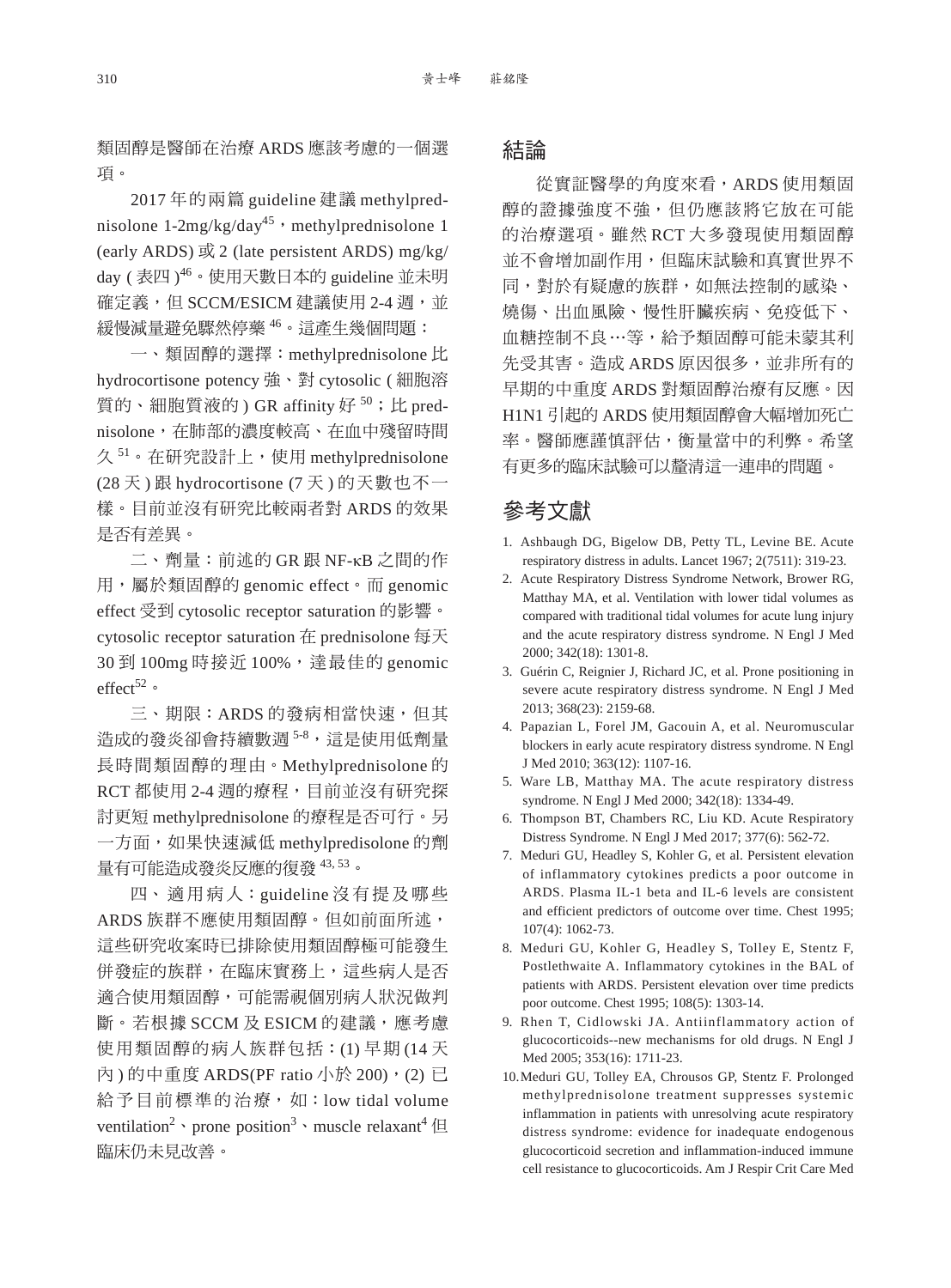2002; 165(7): 983-91.

- 11.Meduri GU, Muthiah MP, Carratu P, Eltorky M, Chrousos GP. Nuclear factor-kappaB- and glucocorticoid receptor alpha- mediated mechanisms in the regulation of systemic and pulmonary inflammation during sepsis and acute respiratory distress syndrome. Evidence for inflammationinduced target tissue resistance to glucocorticoids. Neuroimmunomodulation 2005; 12(6): 321-38.
- 12. Peter JV, John P, Graham PL, Moran JL, George IA, Bersten A. Corticosteroids in the prevention and treatment of acute respiratory distress syndrome (ARDS) in adults: metaanalysis. BMJ 2008; 336(7651): 1006-9.
- 13. Tang BM, Craig JC, Eslick GD, Seppelt I, McLean AS. Use of corticosteroids in acute lung injury and acute respiratory distress syndrome: a systematic review and meta-analysis. Crit Care Med 2009; 37(5): 1594-603.
- 14. Sessler CN, Gay PC. Are corticosteroids useful in late-stage acute respiratory distress syndrome?.Respir Care 2010; 55(1): 43-55.
- 15. Horita N, Hashimoto S, Miyazawa N, et al. Impact of corticosteroids on mortality in patients with acute respiratory distress syndrome: A systematic review and meta-analysis. Intern Med 2015; 54(12): 1473-9.
- 16. Ruan SY, Lin HH, Huang CT, Kuo PH, Wu HD, Yu CJ. Exploring the heterogeneity of effects of corticosteroids on acute respiratory distress syndrome: a systematic review and meta-analysis. Crit Care 2014; 18(2): R63.
- 17. Meduri GU, Bridges L, Shih MC, Marik PE, Siemieniuk RAC, Kocak M. Prolonged glucocorticoid treatment is associated with improved ARDS outcomes: analysis of individual patients' data from four randomized trials and trial-level meta-analysis of the updated literature. Intensive Care Med 2016; 42(5): 829-40.
- 18. Bernard GR, Luce JM, Sprung CL, et al. High-dose corticosteroids in patients with the adult respiratory distress syndrome. N Engl J Med 1987; 317(25): 1565-70.
- 19. Bone RC, Fisher CJ Jr, Clemmer TP, Slotman GJ, Metz CA. Early methylprednisolone treatment for septic syndrome and the adult respiratory distress syndrome. Chest 1987; 92(6): 1032-6.
- 20. Weigelt JA, Norcross JF, Borman KR, Snyder WH 3rd. Early steroid therapy for respiratory failure. Arch Surg 1985; 120(5): 536-40.
- 21. Luce JM, Montgomery AB, Marks JD, Turner J, Metz CA, Murray JF. Ineffectiveness of high-dose methylprednisolone in preventing parenchymal lung injury and improving mortality in patients with septic shock. Am Rev Respir Dis 1988; 138(1): 62-8.
- 22. Meduri GU, Headley AS, Golden E, et al. Effect of prolonged methylprednisolone therapy in unresolving acute respiratory distress syndrome: a randomized controlled trial. JAMA 1998; 280(2): 159-65.
- 23. Steinberg KP, Hudson LD, Goodman RB, et al. Efficacy and safety of corticosteroids for persistent acute respiratory distress syndrome. N Engl J Med 2006; 354(16): 1671-84.
- 24. Meduri GU, Golden E, Freire AX, et al. Methylprednisolone infusion in early severe ARDS: results of a randomized

controlled trial. Chest 2007; 131(4): 954-63.

- 25. Rezk N, Ibrahim A. Effects of methylprednisolone in early ARDS. Egypt JChest Dis Tuberc 2013; 62(1): 167-72.
- 26. Annane D, Sébille V, Bellissant E, Ger-Inf-05 Study Group. Effect of low doses of corticosteroids in septic shock patients with or without early acute respiratory distress syndrome. Crit Care Med 2006; 34(1): 22-30.
- 27. Tongyoo S, Permpikul C, Mongkolpun W, et al. Hydrocortisone treatment in early sepsis-associated acute respiratory distress syndrome: results of a randomized controlled trial. Crit Care 2016; 20(1): 329.
- 28. Liu L, Li J, Huang YZ, et al. The effect of stress dose glucocorticoid on patients with acute respiratory distress syndrome combined with critical illness-related corticosteroid insufficiency. ZhonghuaNeiKeZaZhi 2012; 51(8): 599- 603.
- 29. Confalonieri M, Urbino R, Potena A, et al. Hydrocortisone infusion for severe community-acquired pneumonia: a preliminary randomized study. Am J RespirCrit Care Med 2005; 171(3): 242-8.
- 30. Sabry NA, Omar EE-D. Corticosteroids and ICU course of communityacquired pneumonia in Egyptian settings. Pharmacol Pharm 2011; 2: 73-81.
- 31. Fowler AA, Hamman RF, Zerbe GO, Benson KN, Hyers TM. Adult respiratory distress syndrome. Prognosis after onset. Am Rev Respir Dis 1985, 132: 472-8.
- 32. Headley AS, Tolley E, Meduri GU. Infections and the inflammatory response in acute respiratory distress syndrome. Chest 1997; 111(5): 1306-21.
- 33. Keel JB, Hauser M, Stocker R, Baumann PC, Speich R. Established acute respiratory distress syndrome: benefit of corticosteroid rescue therapy. Respiration 1998; 65(4): 258- 64.
- 34. Varpula T, Pettilä V, Rintala E, Takkunen O, Valtonen V. Late steroid therapy in primary acute lung injury. Intensive Care Med 2000; 26(5): 526-31.
- 35. Song ZF, Guo XH, Wang SY, et al. Evaluation of glucocorticoid in treatment for patients with acute respiratory distress syndrome. Zhongguo Wei Zhong Bing Ji Jiu Yi Xue 2003; 15(6): 349-53.
- 36. Lee HS, Lee JM, Kim MS, Kim HY, Hwangbo B, Zo JI. Low-dose steroid therapy at an early phase of postoperative acute respiratory distress syndrome. Ann Thorac Surg 2005; 79(2): 405-10.
- 37. Bajwa EK, Khan UA, Januzzi JL, Gong MN, Thompson BT, Christiani DC. Plasma C-reactive protein levels are associated with improved outcome in ARDS. Chest 2009; 136(2): 471-80.
- 38. Brun-Buisson C, Richard JC, Mercat A, Thiébaut AC, Brochard L, REVA-SRLF A/H1N1v 2009 Registry Group. Early corticosteroids in severe influenza A/H1N1 pneumonia and acute respiratory distress syndrome. Am J RespirCrit Care Med 2011; 183(9): 1200-6.
- 39. Schellongowski P, Ullrich R, Hieber C, et al. A surge of fluassociated adult respiratory distress syndrome in an Austrian tertiary care hospital during the 2009/2010 Influenza A H1N1v pandemic. Wien KlinWochenschr 2011; 123(7-8):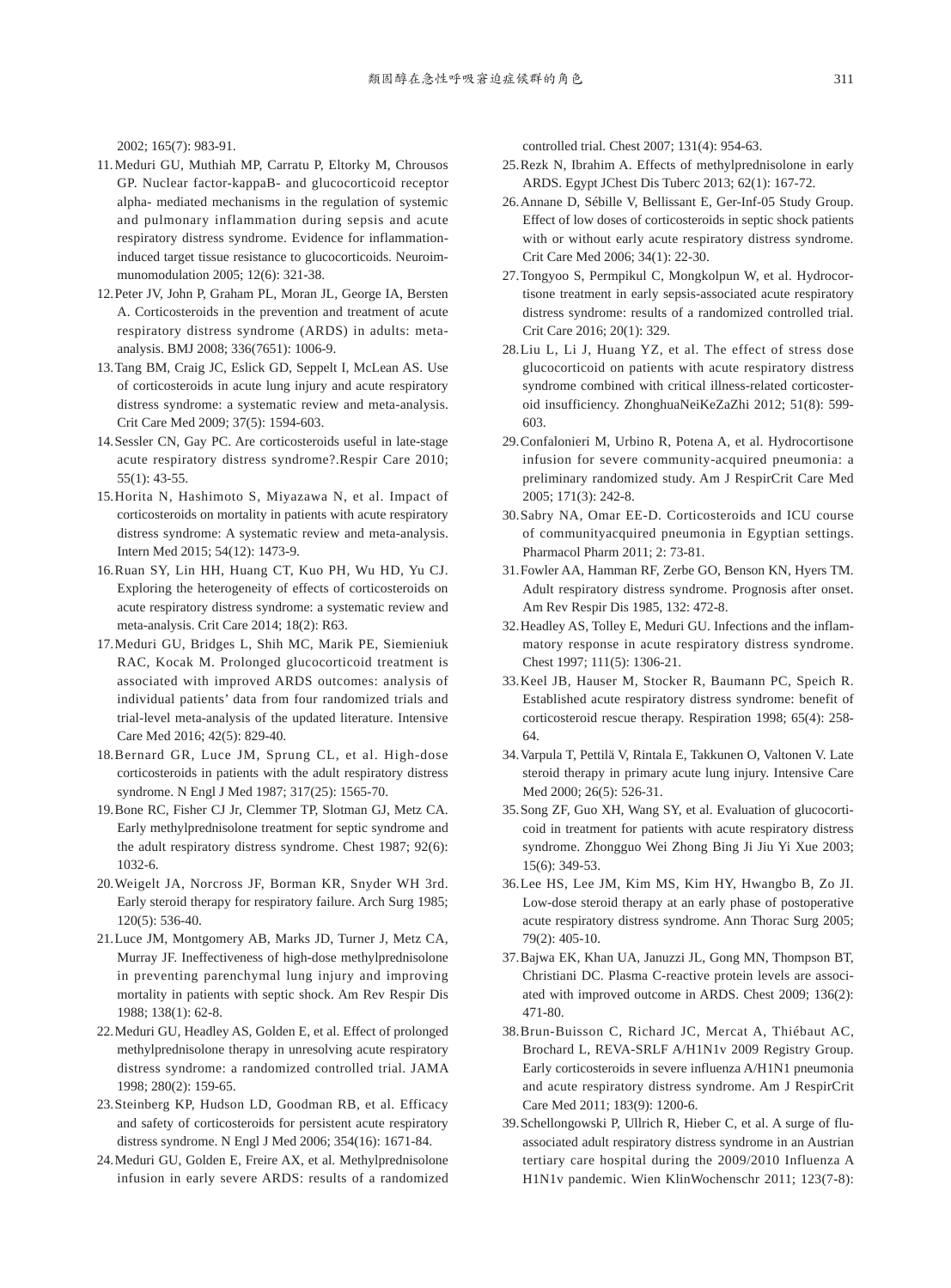209-14.

- 40. Linko R, Pettilä V, Ruokonen E, et al. Corticosteroid therapy in intensive care unit patients with PCR-confirmed influenza A(H1N1) infection in Finland. ActaAnaesthesiol Scand 2011; 55(8): 971-9.
- 41. Huh JW, Lim CM, Jegal YJ, et al. The effect of steroid therapy inpatients with late ARDS. TubercRespir Dis 52: 376-384, 2002 (in Korean, Abstract in English).
- 42. Fardet L, Flahault A, Kettaneh A, et al. Corticosteroidinduced clinical adverse events: frequency, risk factors and patient's opinion. Br J Dermatol 2007; 157(1): 142-8.
- 43. Narute P, Seam N, Tropea M, et al. Temporal changes in microrna expression in blood leukocytes from patients with the acute respiratory distress syndrome. Shock 2017; 47(6): 688-95.
- 44. Marik PE, Pastores SM, Annane D, et al. Recommendations for the diagnosis and management of corticosteroid insufficiency in critically ill adult patients: consensus statements from an international task force by the American College of Critical Care Medicine. Crit Care Med 2008; 36(6): 1937-49.
- 45. Hashimoto S, Sanui M, Egi M, et al. The clinical practice guideline for the management of ARDS in Japan. J Intensive Care 2017.
- 46. Annane D, Pastores SM, Rochwerg B, et al. Guidelines for the diagnosis and management of critical illness-related corticosteroid insufficiency (CIRCI) in critically ill patients (Part I): Society of Critical Care Medicine (SCCM) and European Society of Intensive Care Medicine (ESICM) 2017. Crit Care Med 2017; 45(12): 2078-88.
- 47. Bellani G, Laffey JG, Pham T, et al. Epidemiology, patterns of care, and mortality for patients with acute respiratory distress syndrome in intensive care units in 50 countries. JAMA 2016; 315(8): 788-800.
- 48. Tasaka S, Tatsumi K, Assembly of Pulmonary Circulation and Lung Injury, the Japanese Respiratory Society. Clinical practice of acute respiratory distress syndrome in Japan: A nationwide survey and scientific evidences. Respir Investig 2017; 55(4): 257-63.
- 49. Fan E, Brodie D, Slutsky AS. Acute respiratory distress syndrome: advances in diagnosis and treatment. JAMA 2018; 319(7): 698-710.
- 50. Mager DE, Moledina N, Jusko WJ. Relative immunosuppressive potency of therapeutic corticosteroids measured by whole blood lymphocyte proliferation. J Pharm Sci 2003; 92(7): 1521-5.
- 51. Greos LS, Vichyanond P, Bloedow DC, et al. Methylprednisolone achieves greater concentrations in the lung than prednisolone. A pharmacokinetic analysis. Am Rev Respir Dis 1991; 144(3 Pt 1): 586-92.
- 52. Buttgereit F, da Silva JA, Boers M, et al. Standardised nomenclature for glucocorticoid dosages and glucocorticoid treatment regimens: current questions and tentative answers in rheumatology. Ann Rheum Dis 2002; 61(8): 718-22.
- 53. Meduri GU, Bridges L, Siemieniuk RAC, Kocak M. An exploratory reanalysis of the randomized trial on efficacy of corticosteroids as rescue therapy for the late phase of acute respiratory distress syndrome. Crit Care Med 2018; 46(6): 884-91.